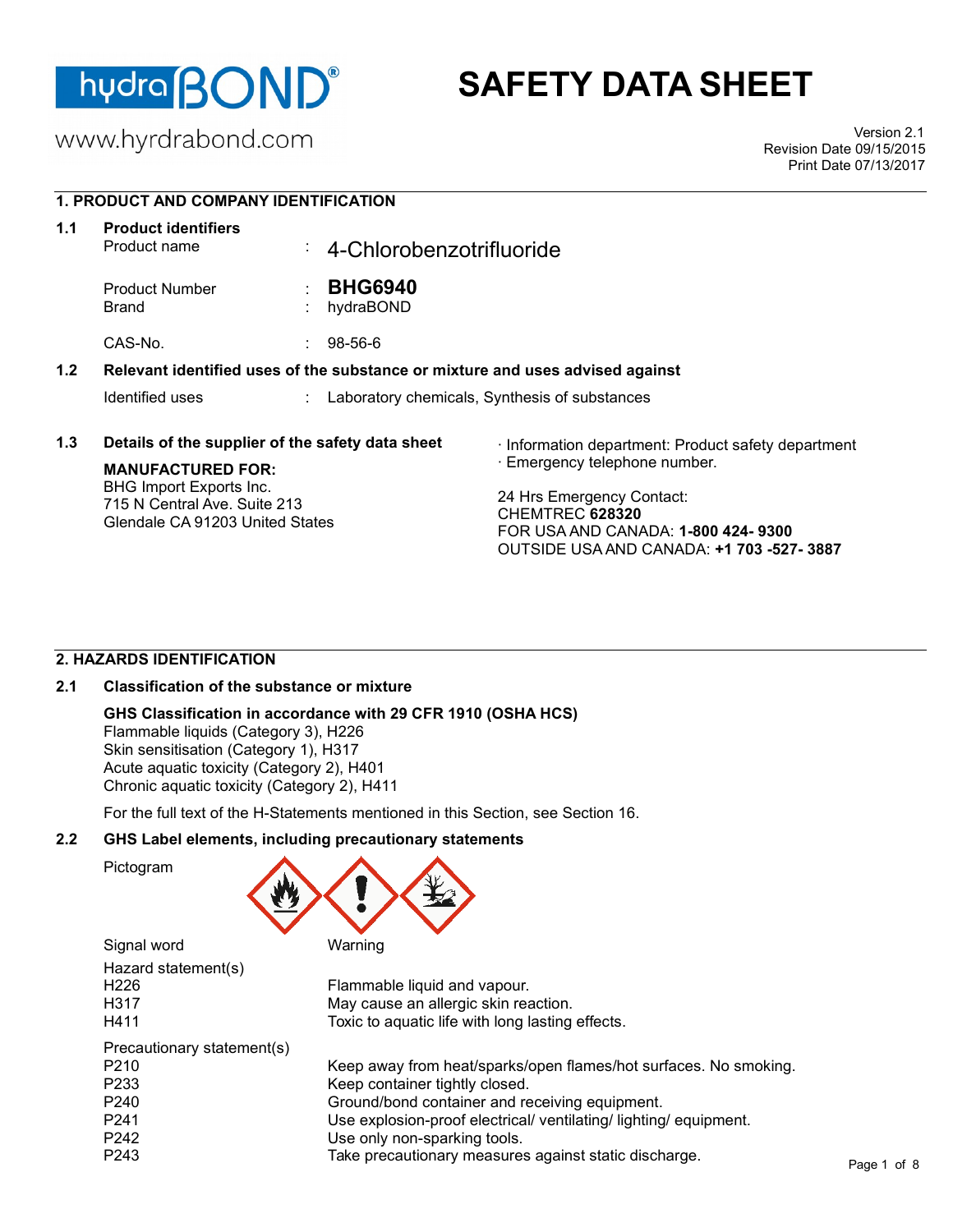| P <sub>261</sub>     | Avoid breathing dust/ fume/ gas/ mist/ vapours/ spray.                                                 |
|----------------------|--------------------------------------------------------------------------------------------------------|
| P272                 | Contaminated work clothing should not be allowed out of the workplace.                                 |
| P <sub>273</sub>     | Avoid release to the environment.                                                                      |
| P <sub>280</sub>     | Wear protective gloves/ protective clothing/ eye protection/ face<br>protection.                       |
| $P303 + P361 + P353$ | IF ON SKIN (or hair): Take off immediately all contaminated clothing.<br>Rinse skin with water/shower. |
| $P333 + P313$        | If skin irritation or rash occurs: Get medical advice/ attention.                                      |
| P363                 | Wash contaminated clothing before reuse.                                                               |
| P370 + P378          | In case of fire: Use dry sand, dry chemical or alcohol-resistant foam to<br>extinguish.                |
| P391                 | Collect spillage.                                                                                      |
| P403 + P235          | Store in a well-ventilated place. Keep cool.                                                           |
| P <sub>501</sub>     | Dispose of contents/ container to an approved waste disposal plant.                                    |

## **2.3 Hazards not otherwise classified (HNOC) or not covered by GHS** - none

# **3. COMPOSITION/INFORMATION ON INGREDIENTS**

#### **3.1 Substances**

| Synonyms                                                |  | 1-Chloro-4-(trifluoromethyl)benzene<br>$4$ -Chloro- $\alpha, \alpha, \alpha$ -trifluorotoluene |                |  |
|---------------------------------------------------------|--|------------------------------------------------------------------------------------------------|----------------|--|
| Formula<br>Molecular weight<br>CAS-No.                  |  | $C_7H_4CIF_3$<br>180.55 g/mol<br>$98 - 56 - 6$                                                 |                |  |
| EC-No.<br><b>Hazardous components</b>                   |  | 202-681-1                                                                                      |                |  |
| Component                                               |  |                                                                                                | Classification |  |
| $4$ -Chloro- $\alpha, \alpha, \alpha$ -trifluorotoluene |  |                                                                                                |                |  |

| $4$ -Chloro- $\alpha, \alpha, \alpha$ -trifluorotoluene                         |                             |              |
|---------------------------------------------------------------------------------|-----------------------------|--------------|
|                                                                                 | Flam. Liq. 3; Skin Sens. 1; | $\leq$ 100 % |
|                                                                                 | Aquatic Acute 2; Aquatic    |              |
|                                                                                 | Chronic 2; H226, H317, H411 |              |
| Fartha full tout of the H. Ctotements mentioned in this Cention, eas Contian 16 |                             |              |

For the full text of the H-Statements mentioned in this Section, see Section 16.

#### **4. FIRST AID MEASURES**

#### **4.1 Description of first aid measures**

#### **General advice**

Consult a physician. Show this safety data sheet to the doctor in attendance.Move out of dangerous area.

# **If inhaled**

If breathed in, move person into fresh air. If not breathing, give artificial respiration. Consult a physician.

#### **In case of skin contact**

Wash off with soap and plenty of water. Consult a physician.

#### **In case of eye contact**

Flush eyes with water as a precaution.

#### **If swallowed**

Do NOT induce vomiting. Never give anything by mouth to an unconscious person. Rinse mouth with water. Consult a physician.

#### **4.2 Most important symptoms and effects, both acute and delayed**

The most important known symptoms and effects are described in the labelling (see section 2.2) and/or in section 11

#### **4.3 Indication of any immediate medical attention and special treatment needed**  No data available

**Concentration**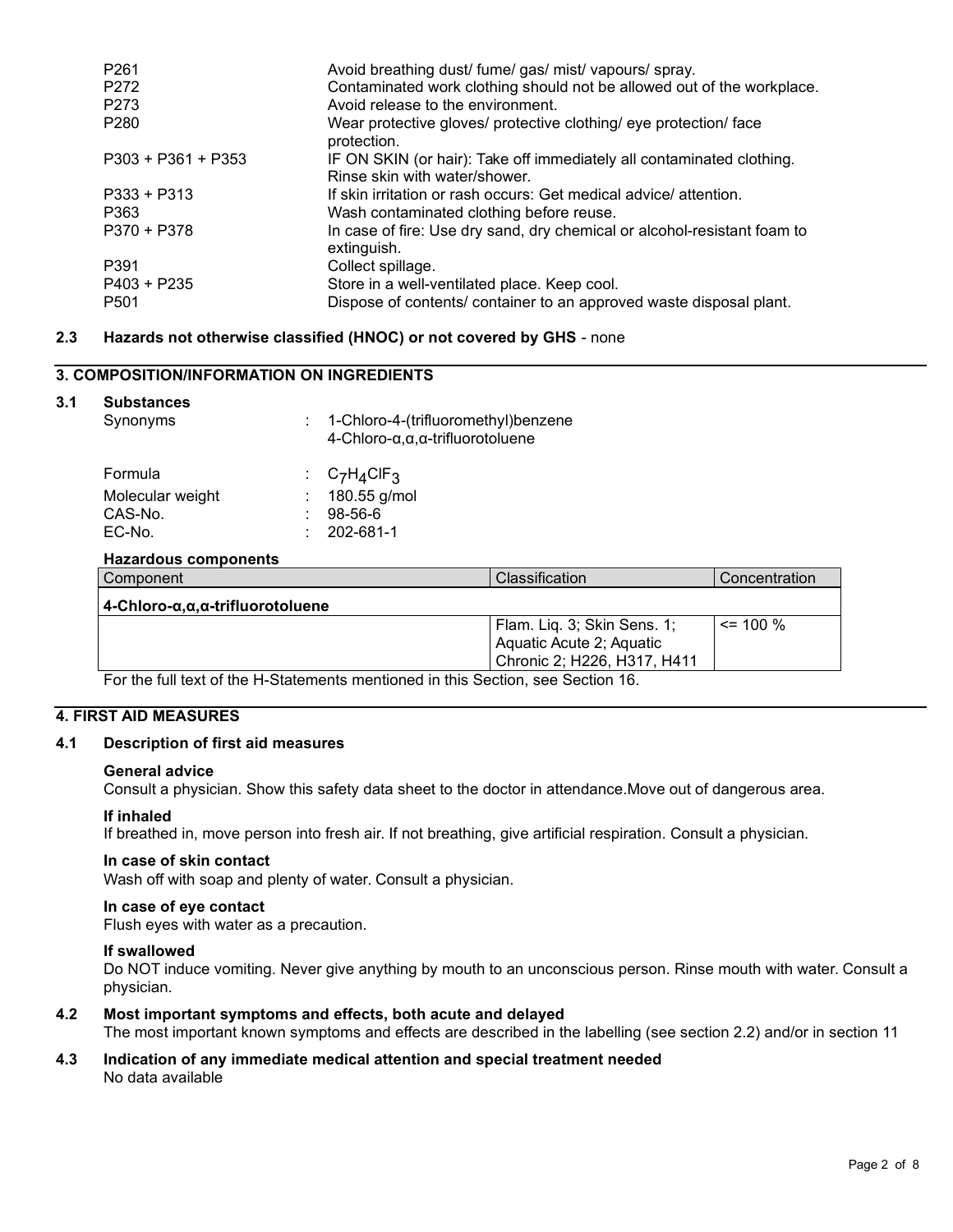## **5. FIREFIGHTING MEASURES**

#### **5.1 Extinguishing media**

#### **Suitable extinguishing media**

Use water spray, alcohol-resistant foam, dry chemical or carbon dioxide.

**5.2 Special hazards arising from the substance or mixture**  Carbon oxides, Hydrogen chloride gas, Hydrogen fluoride

# **5.3 Advice for firefighters**

Wear self-contained breathing apparatus for firefighting if necessary.

#### **5.4 Further information**  Use water spray to cool unopened containers.

#### **6. ACCIDENTAL RELEASE MEASURES**

#### **6.1 Personal precautions, protective equipment and emergency procedures**

Use personal protective equipment. Avoid breathing vapours, mist or gas. Ensure adequate ventilation. Remove all sources of ignition. Beware of vapours accumulating to form explosive concentrations. Vapours can accumulate in low areas.

For personal protection see section 8.

#### **6.2 Environmental precautions**

Prevent further leakage or spillage if safe to do so. Do not let product enter drains. Discharge into the environment must be avoided.

#### **6.3 Methods and materials for containment and cleaning up**

Contain spillage, and then collect with an electrically protected vacuum cleaner or by wet-brushing and place in container for disposal according to local regulations (see section 13).

# **6.4 Reference to other sections**

For disposal see section 13.

#### **7. HANDLING AND STORAGE**

# **7.1 Precautions for safe handling**

Avoid contact with skin and eyes. Avoid inhalation of vapour or mist. Keep away from sources of ignition - No smoking.Take measures to prevent the build up of electrostatic charge. For precautions see section 2.2.

#### **7.2 Conditions for safe storage, including any incompatibilities**

Keep container tightly closed in a dry and well-ventilated place. Containers which are opened must be carefully resealed and kept upright to prevent leakage. Storage class (TRGS 510): Flammable liquids

#### **7.3 Specific end use(s)**

Apart from the uses mentioned in section 1.2 no other specific uses are stipulated

## **8. EXPOSURE CONTROLS/PERSONAL PROTECTION**

#### **8.1 Control parameters**

**Components with workplace control parameters**  Contains no substances with occupational exposure limit values.

# **8.2 Exposure controls**

#### **Appropriate engineering controls**

Handle in accordance with good industrial hygiene and safety practice. Wash hands before breaks and at the end of workday.

# **Personal protective equipment**

#### **Eye/face protection**

Face shield and safety glasses Use equipment for eye protection tested and approved under appropriate government standards such as NIOSH (US) or EN 166(EU).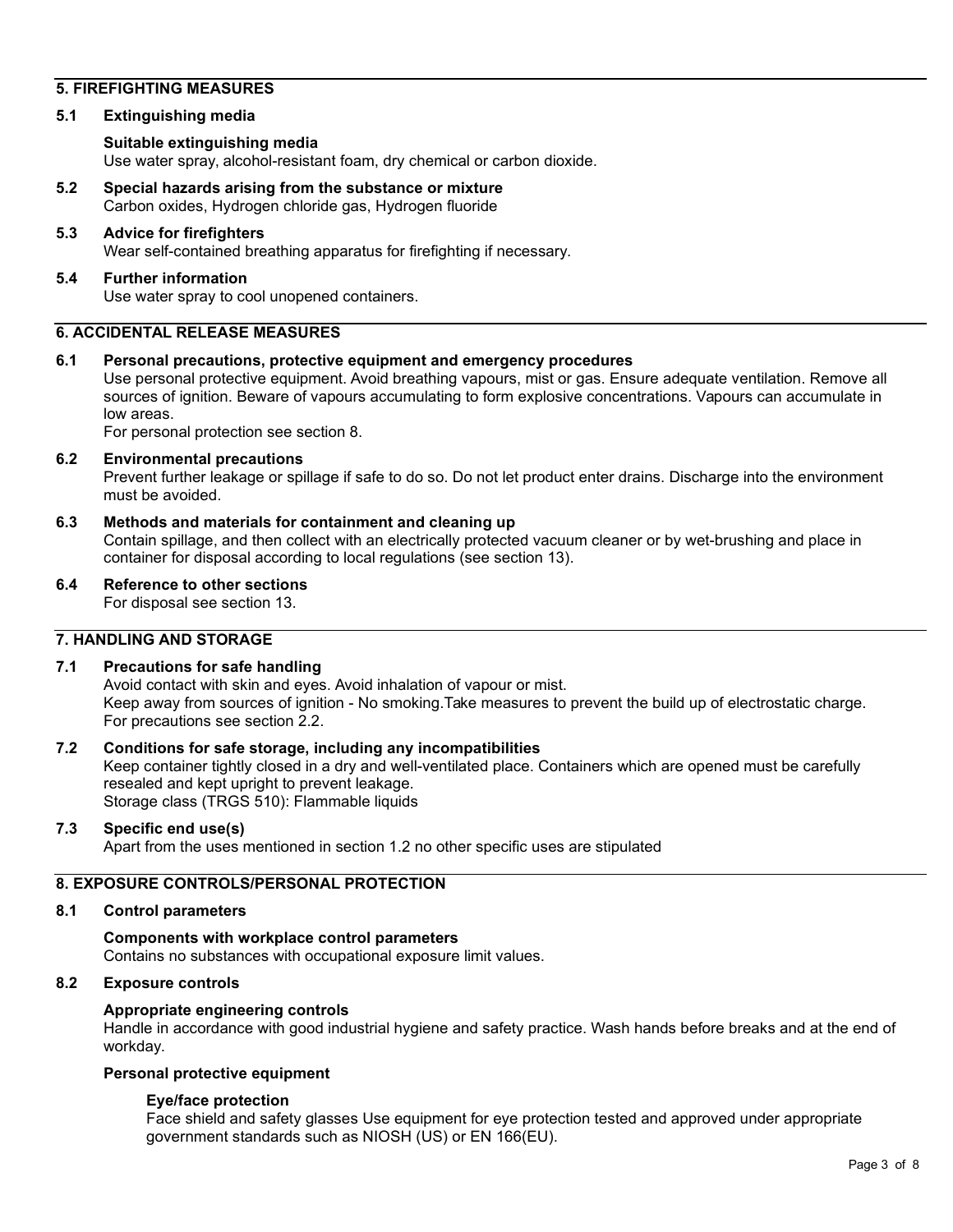#### **Skin protection**

Handle with gloves. Gloves must be inspected prior to use. Use proper glove removal technique (without touching glove's outer surface) to avoid skin contact with this product. Dispose of contaminated gloves after use in accordance with applicable laws and good laboratory practices. Wash and dry hands.

#### **Body Protection**

Complete suit protecting against chemicals, Flame retardant antistatic protective clothing., The type of protective equipment must be selected according to the concentration and amount of the dangerous substance at the specific workplace.

#### **Respiratory protection**

Where risk assessment shows air-purifying respirators are appropriate use a full-face respirator with multipurpose combination (US) or type ABEK (EN 14387) respirator cartridges as a backup to engineering controls. If the respirator is the sole means of protection, use a full-face supplied air respirator. Use respirators and components tested and approved under appropriate government standards such as NIOSH (US) or CEN (EU).

# **Control of environmental exposure**

Prevent further leakage or spillage if safe to do so. Do not let product enter drains. Discharge into the environment must be avoided.

# **9. PHYSICAL AND CHEMICAL PROPERTIES**

#### **9.1 Information on basic physical and chemical properties**

|     | a)        | Appearance                                         | Form: clear, viscous liquid<br>Colour: colourless                   |
|-----|-----------|----------------------------------------------------|---------------------------------------------------------------------|
|     | b)        | Odour                                              | No data available                                                   |
|     | c)        | Odour Threshold                                    | No data available                                                   |
|     | d)        | pH                                                 | No data available                                                   |
|     | e)        | Melting point/freezing<br>point                    | Melting point/range: -36 °C (-33 °F) - lit.                         |
|     | f)        | Initial boiling point and<br>boiling range         | 136 - 138 °C (277 - 280 °F) - lit.                                  |
|     | g)        | Flash point                                        | 43 °C (109 °F) - closed cup                                         |
|     | h)        | Evaporation rate                                   | No data available                                                   |
|     | i)        | Flammability (solid, gas)                          | No data available                                                   |
|     | j)        | Upper/lower<br>flammability or<br>explosive limits | No data available                                                   |
|     | k)        | Vapour pressure                                    | 0.0002 hPa (0.0002 mmHg) at 25 °C (77 °F) - OECD Test Guideline 104 |
|     | $\vert$ ) | Vapour density                                     | No data available                                                   |
|     | m)        | Relative density                                   | 1.353 g/cm3 at 25 °C (77 °F) - lit.                                 |
|     | n)        | Water solubility                                   | 0.0338 g/l at 20 $^{\circ}$ C (68 $^{\circ}$ F) - slightly soluble  |
|     | O)        | Partition coefficient: n-<br>octanol/water         | log Pow: 3.7 at 25 °C (77 °F) -                                     |
|     | p)        | Auto-ignition<br>temperature                       | 600 °C (1,112 °F) at 998 hPa (749 mmHg)                             |
|     | q)        | Decomposition<br>temperature                       | No data available                                                   |
|     | r)        | Viscosity                                          | 0.76 mm2/s at 20 °C (68 °F) - 0.58 mm2/s at 40 °C (104 °F) -        |
|     | s)        | <b>Explosive properties</b>                        | Not explosive                                                       |
|     | t)        | Oxidizing properties                               | No data available                                                   |
| 9.2 |           | Other safety information                           |                                                                     |

No data available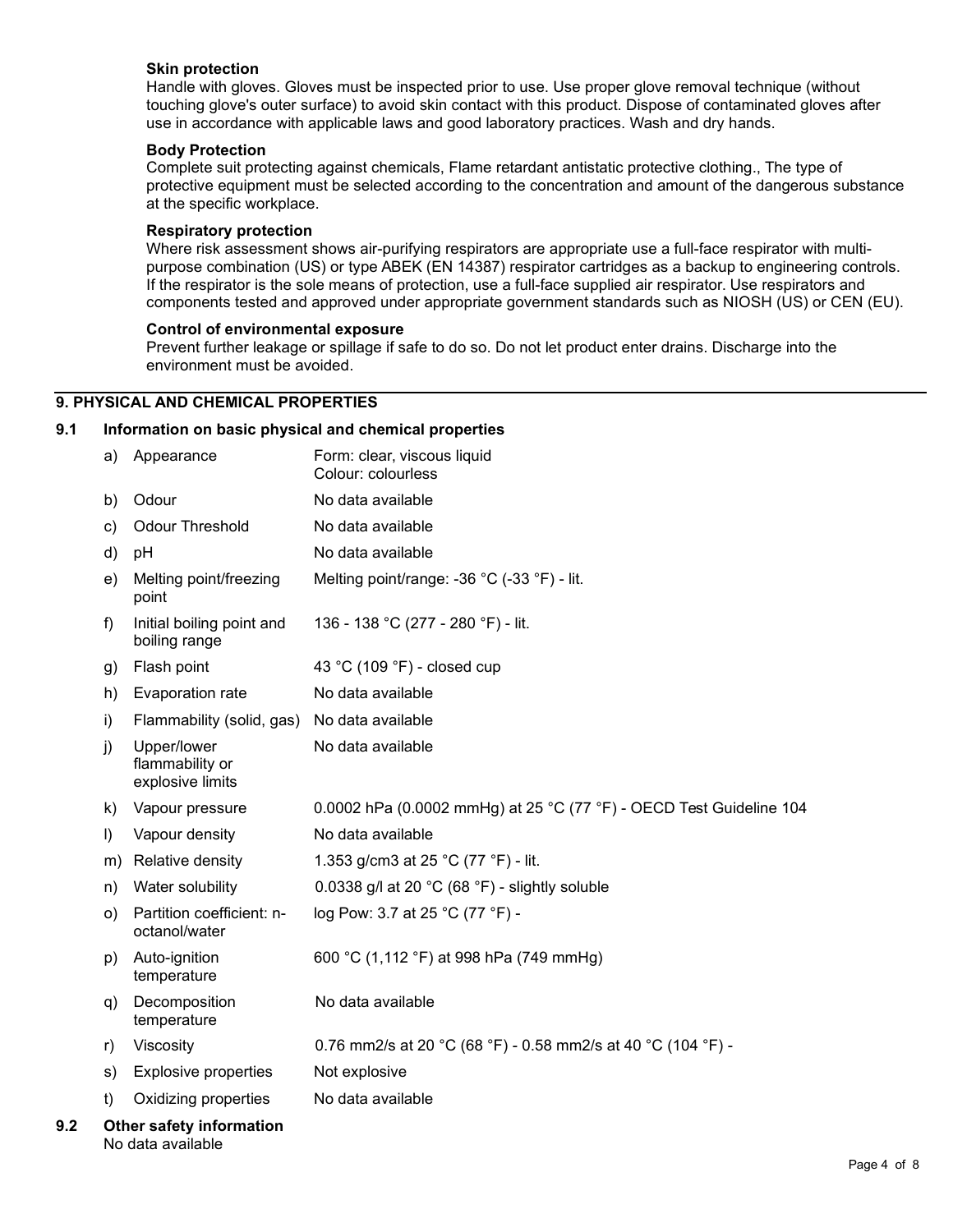## **10. STABILITY AND REACTIVITY**

- **10.1 Reactivity**  No data available
- **10.2 Chemical stability**  Stable under recommended storage conditions.
- **10.3 Possibility of hazardous reactions**  No data available
- **10.4 Conditions to avoid**  Heat, flames and sparks.
- **10.5 Incompatible materials**  Strong bases, Strong oxidizing agents
- **10.6 Hazardous decomposition products**  Other decomposition products - No data available In the event of fire: see section 5

# **11. TOXICOLOGICAL INFORMATION**

## **11.1 Information on toxicological effects**

#### **Acute toxicity**

LD50 Oral - Rat - 13,000 mg/kg

LD50 Oral - Rat - 5,546 mg/kg

LC50 Inhalation - Rat - 4 h - > 32.03 mg/l

LD50 Dermal - Rabbit - > 3,300 mg/kg

No data available

# **Skin corrosion/irritation**  Skin - Rabbit

Result: No skin irritation

## **Serious eye damage/eye irritation**

Eyes - Rabbit Result: No eye irritation

#### **Respiratory or skin sensitisation**

in vivo assay - Mouse May cause sensitisation by skin contact. (OECD Test Guideline 429)

#### **Germ cell mutagenicity**

Ames test Salmonella typhimurium Result: Not mutagenic in Ames Test

Chromosome aberration test in vitro Chinese hamster ovary cells Result: negative

#### **Carcinogenicity**

- IARC: No component of this product present at levels greater than or equal to 0.1% is identified as probable, possible or confirmed human carcinogen by IARC.
- ACGIH: No component of this product present at levels greater than or equal to 0.1% is identified as a carcinogen or potential carcinogen by ACGIH.
- NTP: No component of this product present at levels greater than or equal to 0.1% is identified as a known or anticipated carcinogen by NTP.
- OSHA: No component of this product present at levels greater than or equal to 0.1% is identified as a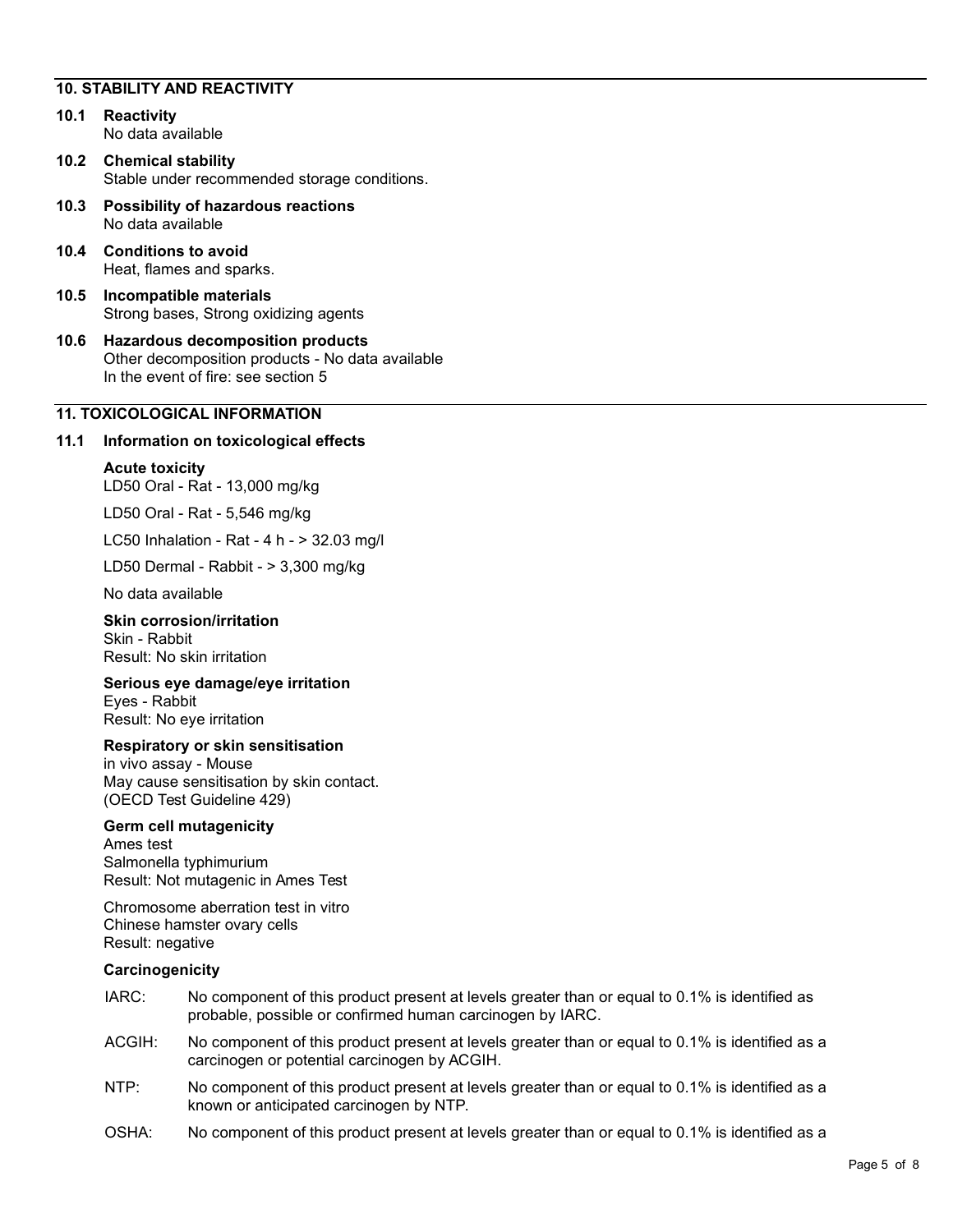carcinogen or potential carcinogen by OSHA.

#### **Reproductive toxicity**

No data available

No data available

**Specific target organ toxicity - single exposure**  No data available

**Specific target organ toxicity - repeated exposure**  No data available

#### **Aspiration hazard**  No data available

**Additional Information** 

RTECS: XS9145000

To the best of our knowledge, the chemical, physical, and toxicological properties have not been thoroughly investigated.

# **12. ECOLOGICAL INFORMATION**

#### **12.1 Toxicity**

| Toxicity to fish                                          | semi-static test LC50 - Danio rerio (zebra fish) - 3 mg/l - 96 h<br>(OECD Test Guideline 203)        |
|-----------------------------------------------------------|------------------------------------------------------------------------------------------------------|
| Toxicity to daphnia and<br>other aquatic<br>invertebrates | EC50 - Daphnia magna (Water flea) - 2 mg/l - 48 h<br>(OECD Test Guideline 202)                       |
| Toxicity to algae                                         | NOEC - Pseudokirchneriella subcapitata (green algae) - 0.41 mg/l - 72 h<br>(OECD Test Guideline 201) |

#### **12.2 Persistence and degradability**

Biodegradability Result: - According to the results of tests of biodegradability this product is not readily biodegradable. (OECD Test Guideline 301D)

**12.3 Bioaccumulative potential**  No data available

# **12.4 Mobility in soil**

No data available

#### **12.5 Results of PBT and vPvB assessment**

PBT/vPvB assessment not available as chemical safety assessment not required/not conducted

#### **12.6 Other adverse effects**

An environmental hazard cannot be excluded in the event of unprofessional handling or disposal. Toxic to aquatic life with long lasting effects.

No data available

# **13. DISPOSAL CONSIDERATIONS**

#### **13.1 Waste treatment methods**

#### **Product**

Burn in a chemical incinerator equipped with an afterburner and scrubber but exert extra care in igniting as this material is highly flammable. Offer surplus and non-recyclable solutions to a licensed disposal company.

#### **Contaminated packaging**

Dispose of as unused product.

#### **14. TRANSPORT INFORMATION**

**DOT (US)**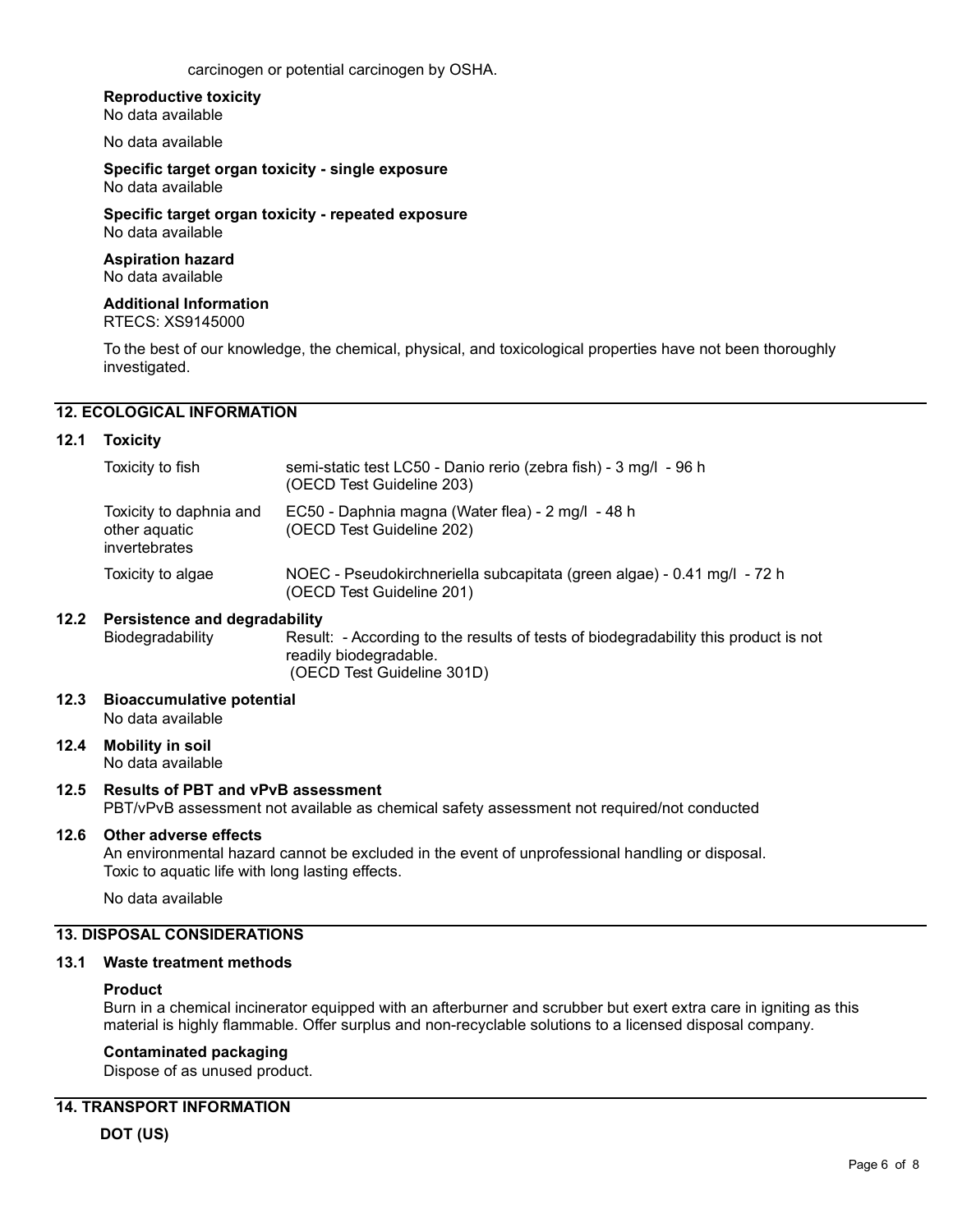| UN number: 2234<br>Reportable Quantity (RQ):                                                                                                                                                                       | Class: 3<br>Proper shipping name: Chlorobenzotrifluorides                                                          | Packing group: III |                    |                      |  |
|--------------------------------------------------------------------------------------------------------------------------------------------------------------------------------------------------------------------|--------------------------------------------------------------------------------------------------------------------|--------------------|--------------------|----------------------|--|
| Poison Inhalation Hazard: No                                                                                                                                                                                       |                                                                                                                    |                    |                    |                      |  |
| <b>IMDG</b><br>UN number: 2234                                                                                                                                                                                     | Class: 3<br>Proper shipping name: CHLOROBENZOTRIFLUORIDES                                                          | Packing group: III |                    | EMS-No: F-E, S-D     |  |
| <b>IATA</b><br>UN number: 2234                                                                                                                                                                                     | Class: 3<br>Proper shipping name: Chlorobenzotrifluorides                                                          | Packing group: III |                    |                      |  |
| <b>15. REGULATORY INFORMATION</b>                                                                                                                                                                                  |                                                                                                                    |                    |                    |                      |  |
| <b>SARA 302 Components</b><br>No chemicals in this material are subject to the reporting requirements of SARA Title III, Section 302.                                                                              |                                                                                                                    |                    |                    |                      |  |
| <b>SARA 313 Components</b><br>This material does not contain any chemical components with known CAS numbers that exceed the threshold (De<br>Minimis) reporting levels established by SARA Title III, Section 313. |                                                                                                                    |                    |                    |                      |  |
| SARA 311/312 Hazards<br>Fire Hazard, Acute Health Hazard                                                                                                                                                           |                                                                                                                    |                    |                    |                      |  |
|                                                                                                                                                                                                                    | <b>Massachusetts Right To Know Components</b><br>No components are subject to the Massachusetts Right to Know Act. |                    |                    |                      |  |
|                                                                                                                                                                                                                    | <b>Pennsylvania Right To Know Components</b>                                                                       |                    |                    |                      |  |
| $4$ -Chloro- $\alpha, \alpha, \alpha$ -trifluorotoluene                                                                                                                                                            |                                                                                                                    |                    | CAS-No.<br>98-56-6 | <b>Revision Date</b> |  |
| <b>New Jersey Right To Know Components</b>                                                                                                                                                                         |                                                                                                                    |                    | CAS-No.            | <b>Revision Date</b> |  |
| $4$ -Chloro- $\alpha, \alpha, \alpha$ -trifluorotoluene                                                                                                                                                            |                                                                                                                    |                    | 98-56-6            |                      |  |
| California Pron 65 Components                                                                                                                                                                                      |                                                                                                                    |                    |                    |                      |  |

# **California Prop. 65 Components**

This product does not contain any chemicals known to State of California to cause cancer, birth defects, or any other reproductive harm.

# **16. OTHER INFORMATION**

# **Full text of H-Statements referred to under sections 2 and 3.**

| <b>Aquatic Acute</b>   | Acute aquatic toxicity                           |
|------------------------|--------------------------------------------------|
| <b>Aquatic Chronic</b> | Chronic aquatic toxicity                         |
| Flam. Liq.             | Flammable liquids                                |
| H <sub>226</sub>       | Flammable liquid and vapour.                     |
| H317                   | May cause an allergic skin reaction.             |
| H401                   | Toxic to aquatic life.                           |
| H411                   | Toxic to aquatic life with long lasting effects. |
| Skin Sens.             | Skin sensitisation                               |

# **HMIS Rating**

| Health hazard:         | 2 |
|------------------------|---|
| Chronic Health Hazard: |   |
| Flammability:          | 2 |
| <b>Physical Hazard</b> | 0 |
| <b>NFPA Rating</b>     |   |
| Health hazard:         | 2 |
| Fire Hazard:           | 2 |

Reactivity Hazard: 0